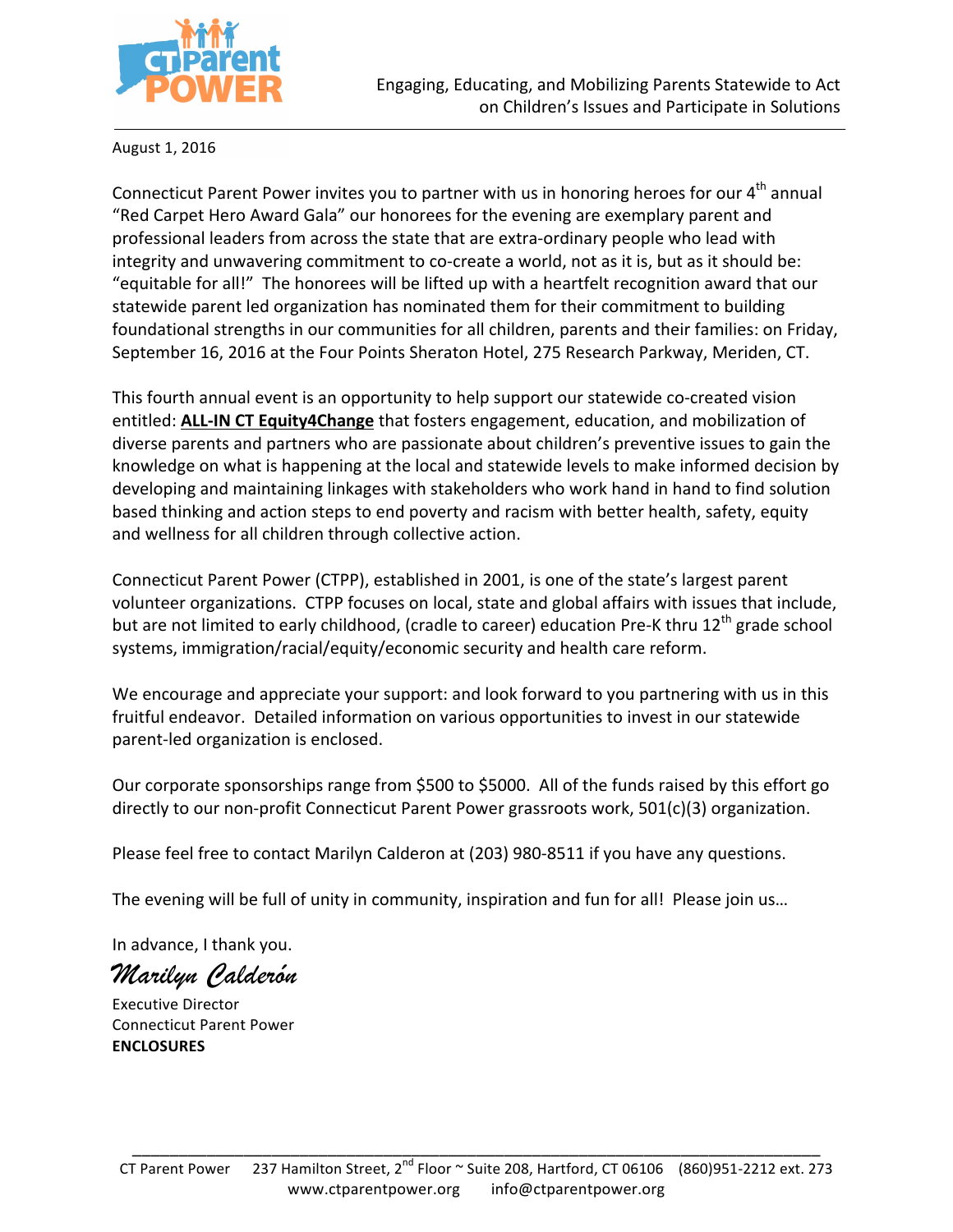

Engaging, Educating, and Mobilizing Parents Statewide to Act on Children's Issues and Participate in Solutions

# *4 TH Annual Red Carpet Hero Award Gala*

Friday, September 16, 2016 at Four Points Sheraton Hotel 275 Research Parkway, Meriden, Connecticut 06450  *Sponsorship Opportunities*

#### **Premier Sponsorship - \$5,000**

\*\*\*Premier Sponsors will receive the distinction of providing the highest level of support for our CTPP parents and constituents to become self sufficient change agents who embrace action steps that provide them with appropriate skills in navigating systems to make informed decisions based on what is happening in their community. For your Premier Sponsorship, you will receive

 $\sim$  10 complimentary seats for your organization to attend our Gala

 $\sim$  10 sponsored seats for community parents/constituents who cannot afford to pay for a ticket, your call

 $\sim$  one full page 8 x10 business/foundation ad in program book

 $\sim$  one full page 8 x 10 reflective tribute page dedicated to any and all of our honorees created by your community/foundation/business on PPT

 $\sim$  throughout the evening Premier Sponsors **ONLY** will be highlighted for their amazing contribution

---------------------------------------------------------------------------------------

#### **Platinum Sponsorship – \$4,000**

 $\sim$  10 complimentary seats for your organization and/or community parents/constituents of your choice

 $\sim$  full page 8 x10 reflective tribute page to one of our honorees created by your community/foundation

 $\sim$  one full page 8 x 10 business/foundation ad in program book

#### ---------------------------------------------------------------------------------------- **Gold Sponsor - \$3,000**

 $\sim$  full page 8 x10 business/foundation ad in program book

 $\sim$  half page reflective tribute to any of our honorees created by your community/foundation

 $\sim 6$  complimentary seats for your organization and/or community parents/constituents of your choice

#### **Silver Sponsor – \$1,000**

 $\sim$  full page 8 x10 business/foundation ad in program book

 $\sim$  4 complimentary seats for your organization and/or community parents/constituents of your choice

----------------------------------------------------------------------------------------

#### **Business Sponsor - \$500**

- $\sim$  half page business/foundation ad in program book
- $\sim$  2 complimentary seats for your business

----------------------------------------------------------------------------------------

## **Friends of Connecticut Parent Power** - **\$250 Business Card or Full Contact Information**

will be included in section of program book (please include information or scanned business card or hard copy with sponsorship with following page)